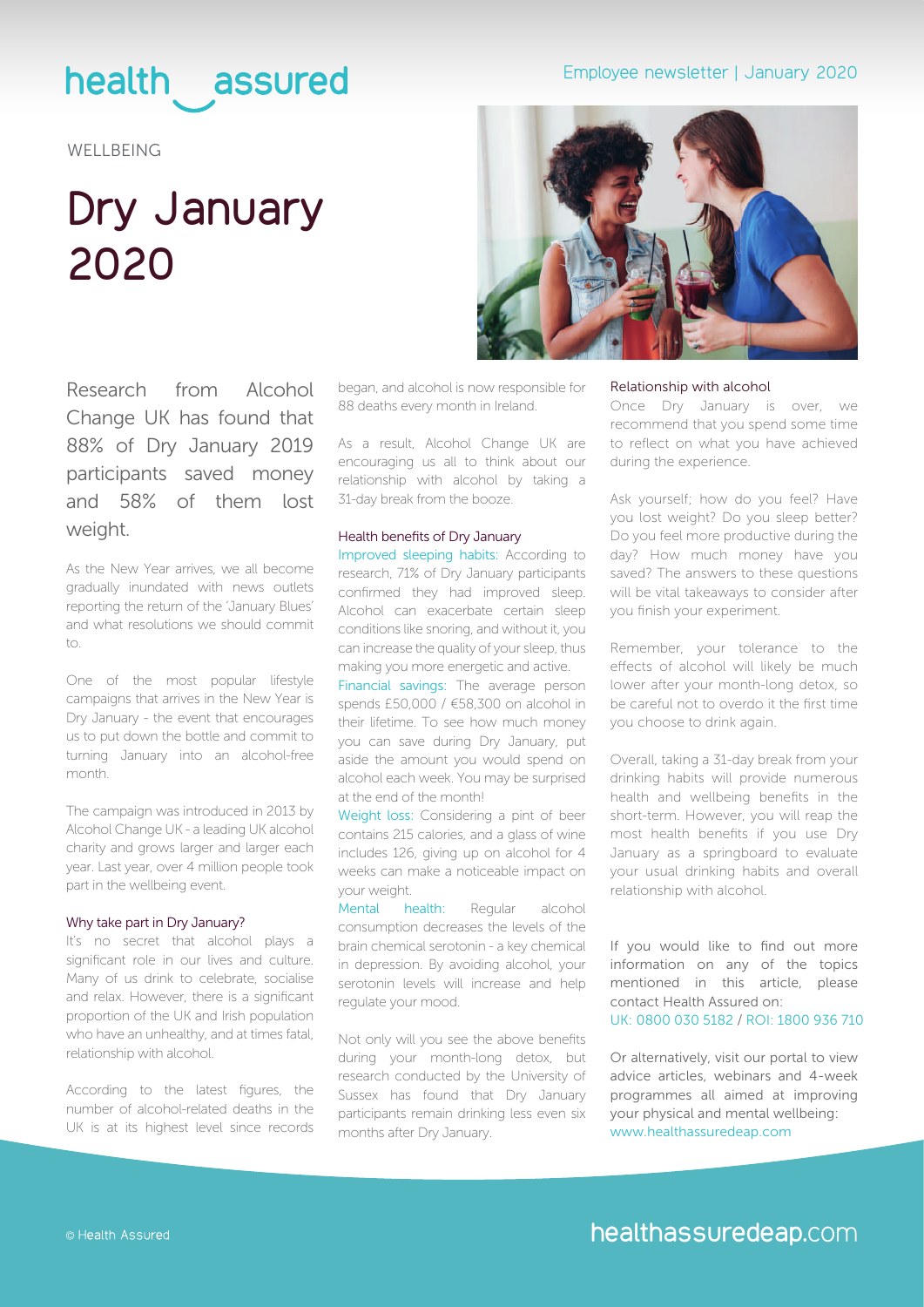### health assured

TOPICAL

# **Blue Monday fact or fiction?**

20th January 2020

As we approach the New Year, it's important for employees and employers alike to be made aware of the facts (and fiction) that surround the 'Blue Monday'.

### What is Blue Monday?

Blue Monday is a name given to a day in January (typically the third Monday of the month) claimed to be the most depressing day of the year. Psychologist Cliff Arnall, while conducting research for former UK holiday company, Sky Travel, coined the concept in 2004.

To lead him to his conclusion, Arnall developed a formula that considered many aspects of the new year that can affect the typical employee's mental health, including; weather, debt, monthly salary, time passed since Christmas, non-fulfilled New Year resolutions and low motivational levels.

### Is Blue Monday real?

January is often considered the most depressing month of year. In fact, research conducted by iReach Insights found that 56% of people in Ireland believe that January is the most depressing month, and that 51% of people under the age of 34 feel low and deflated following Christmas.

It's easy to believe why people think January is the most depressing month in the calendar. The days are shorter, the weather is cold and wet and many of us have already given up on our New Year resolutions. However, there are strong arguments against the idea of Blue Monday as well...

The concept of Blue Monday has since been disregarded and considered as pseudoscience by many experts. They believe that while the initial formula behind the concept had merit, it has since taken on a new life as a means for travel companies to sell summer holidays during the slow winter months through the use of marketing and PR.

### Combating Blue Monday

While there is evidence to suggest that Blue Monday is simply a marketing ploy, it's important not to completely disregard Arnall's theory and the mental health effects that the winter months can bring.

Below we have listed several tips on how to combat the effects of the January blues and the best ways to protect your general wellbeing in the New Year.

1. Sunlight - Natural light helps stabilise serotonin and triggers endorphins, both mood-boosting hormones. Try to get outside as much as you can during the day to give your wellbeing a positive boost.

2. Exercise - Steady exercise such as walking, swimming and cycling will boost endorphins, and will leave you feeling calmer and happier.

3. Be sociable - The biggest mistake people can make is to shut themselves off from the rest of the world until February. The need to hibernate may be financially motivated but being sociable does not have to cost money. You could host game and movie nights for your friends or even Skype your loved ones regularly.

4. Set achievable targets - If your New Year's resolutions are losing their appeal by mid-January, why not set yourself a completely unrelated mini goal to achieve on Blue Monday? It could be as simple as a DIY project or de-cluttering a space in your home. You'll end the day with a sense of achievement and you just might remember why you set those bigger, long-term resolutions on New Year's Eve.

While the legitimacy of Blue Monday is often debated this time of year, there is no doubting the mental health effects of the winter months. Therefore it is vital that you make an effort to protect your wellbeing.

If you would like to find out more information on any of the topics mentioned in this article, please contact Health Assured on:

UK: 0800 030 5182 / ROI: 1800 936 071

Or alternatively, visit our portal to view advice articles, webinars and 4-week programmes all aimed at improving your physical and mental wellbeing:

[www.healthassuredeap.com](https://healthassuredeap.co.uk/)